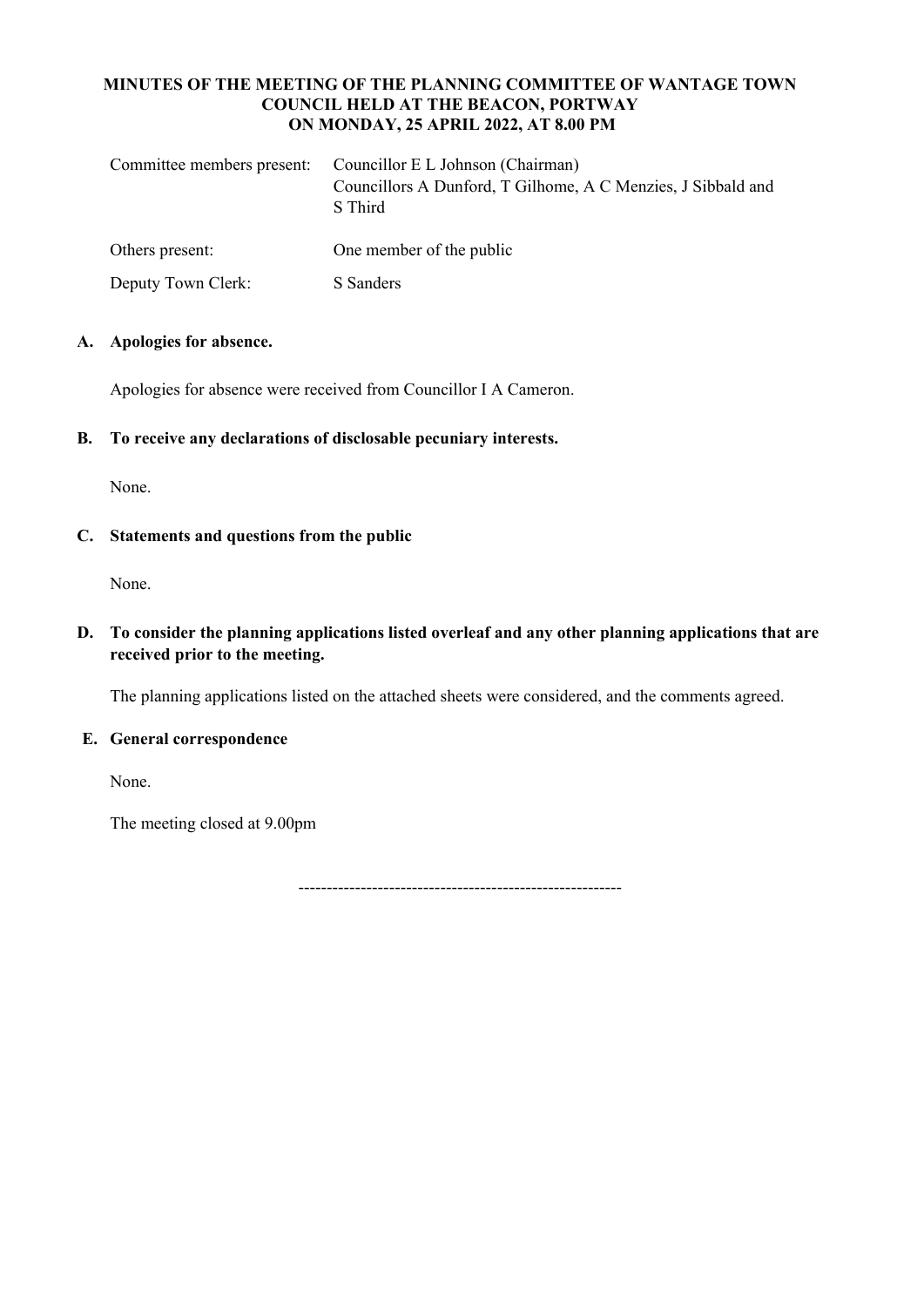#### **MINUTES OF THE MEETING OF THE PLANNING COMMITTEE OF WANTAGE TOWN COUNCIL HELD AT THE BEACON, PORTWAY ON MONDAY, 25 APRIL 2022, AT 8.00 PM**

# PLANNING RECOMMENDATIONS

a) P22/V0779/FUL. Change of use of single dwelling (C3) to commercial class E (g) (i). Falcon Court, Market Place, Wantage, OX12 8AW.

No objection.

b) P22/V0696/FUL. Variation of condition 15 (off setting Provider) to correct biodiversity credits on application P20/V0330/FUL. (Erection of 8 dwellings and associated works). Land at Stockham Farm Wantage, OX12 9BQ

No comments were made because of insufficient information about biodiversity credits. The Deputy Clerk was to request a meeting with the planning officer for this to be explained. **Action: Deputy Clerk** 

c) P22/V0586/FUL. Variation of condition 2 (approved plans – remove existing stair nearest WC and shower room on the first floor) on planning application P20/V2315/FUL (Alterations to ground floor public house and partial conversion to create a manager's flat. Conversion of upper floors to three self-contained flats). Newbury Street, Wantage, OX12 8BS.

No objection.

d) P22/V0730/LB. Variation of condition 2 (approved plans – remove existing stair nearest WC and shower room on the first floor) on planning application P20/V2315/FUL (Alterations to ground floor public house and partial conversion to create a manager's flat. Conversion of upper floors to three self-contained flats). Newbury Street, Wantage, OX12 8BS.

No objection.

e) P22/V0758/LDP. Garage conversion, new timber wall, new internal door. 41 Courtney Road, Wantage, OX12 7DW.

Noted. Would like confirmation that there will be sufficient space for two vehicles to park on the driveway.

f) P22/V0778/HH. Single storey rear extension and extended patio. Waterford House, Rolls Court, Wantage, OX12 9AE.

No objection subject to the county archaeologist's comments being addressed and incorporated into the planning conditions.

g) P21/V2236/FUL 1<sup>st</sup> amendment. Erection of one new family dwelling with associated infrastructure. (Additional ecology and tree information received 7 September 2021, Heritage statement received 20 September 2021, amended plans and additional information received 28 March 2022 showing access and design changes). Land adjacent to The Toll House 69 Newbury Street Wantage OX12 8DJ.

Holding objection. It was noted that the amendment was a vast improvement on the previous application, however there were still concerns. Would like confirmation that the highways officer is satisfied and would like to see the street scene view to scale giving details of the scale.